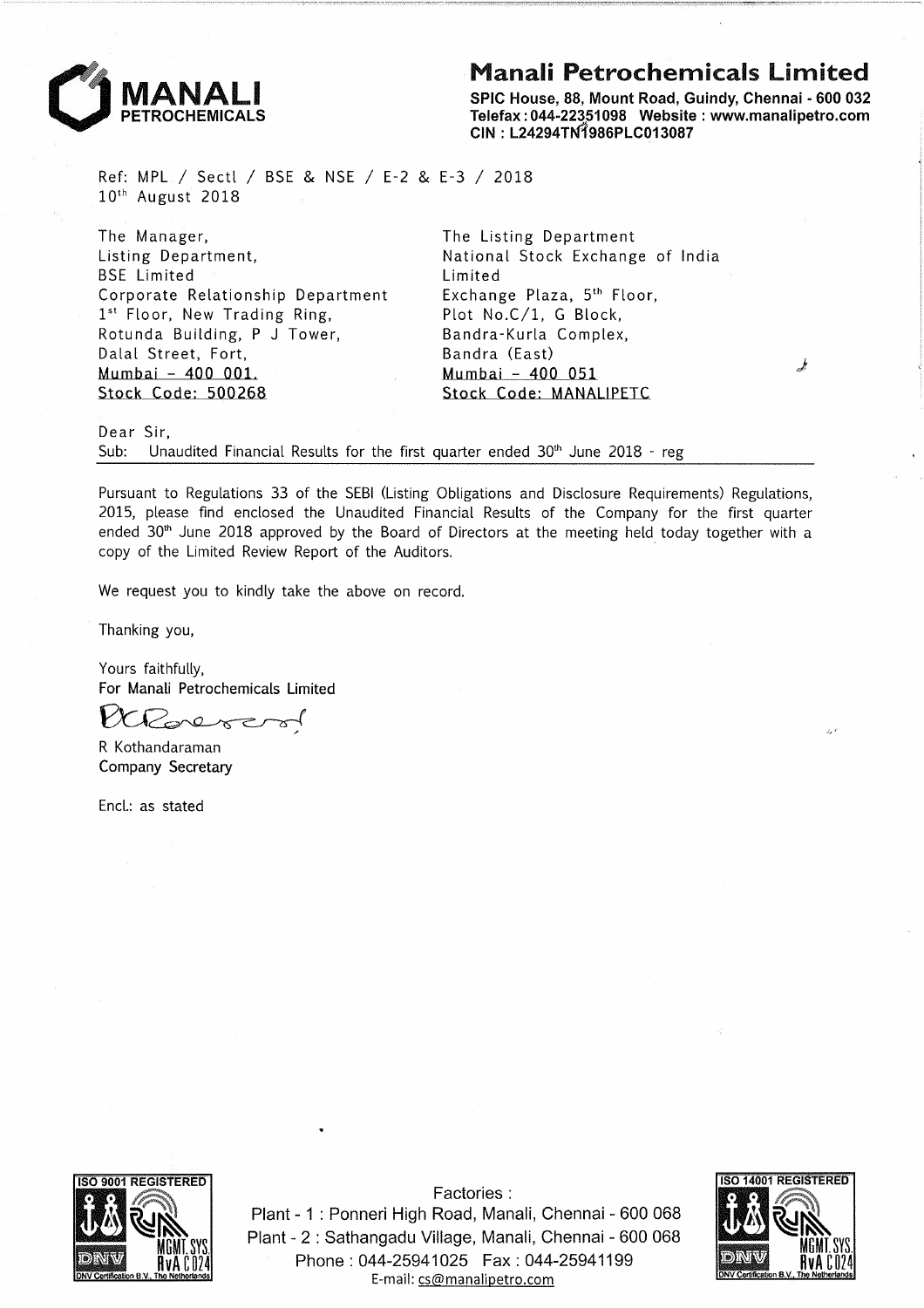\_\_\_\_\_\_\_\_\_\_\_\_\_\_\_\_\_\_\_\_ \_\_\_,...,, Chartered Accountants

**Brahmayya CO•** 

 $\frac{1}{2}$ 

Limited Review Report on Quarterly Standalone Financial Results of The Manali Petrochemicals Limited pursuant to the regulation 33 of the SEBI (Listing Obligations and Disclosure Requirements) Regulations, 2015

To Board of Directors, The Manali Petrochemicals Limited Chennai.

- 1. We have reviewed the accompanying statement of unaudited financial results ("the Statement") of The Manali Petrochemicals Limited ("the Company") for the quarter ended 30<sup>th</sup>June, 2018 attached herewith, being submitted by the Company pursuant to the requirement of Regulation 33 of the SEBI (Listing Obligations and Disclosure Requirements) Regulations, 2015. Attention is drawn to the fact that the figures for the three months period ended  $31<sup>st</sup>$  March 2018 as reported in these standalone financial results are the balancing figures between audited figures in respect of the full previous financial year and the published year to date figures up to the end of third quarter of the previous financial year. The figures up to the end of the third quarter of the previous financial year has only been reviewed and not subjected to audit.
- 2. This statement is the responsibility of the Company's Management and it has been approved by the Board of Directors in their meeting held on 10<sup>th</sup> August 2018. Our responsibility is to issue a report on these financial statements based on our review
- 3. We conducted our review in accordance with the Standard on Review Engagement (SRE) 2410, "Review of Interim Financial Information Performed by Independent Auditor of the Entity" specified under section 143(10) of the companies Act 2013. This standard requires that we plan and perform the review to obtain moderate assurance as to whether the financial results are free of material misstatement. A review is limited primarily to inquiries of company personnel and analytical procedures applied to financial data and thus provides less assurance than an audit. We have not performed an audit and accordingly, we do not express an audit opinion
- 4. Without qualifying our review conclusion, attention is invited to

Note No.2 to the financial results, which explains the period of lease relating to the leasehold land on which one of the manufacturing units of the Company is operating has since expired on June 30, 2017 for which requests for renewal have been filed by the Company with Govt. of Tamil Nadu, (the Lesson and extension of lease is awaited.

ENNAI

48, Masilamani Road, Balaji Nagar, Royapettah, *<:J.,* ·o-~A J 1 - 044 - 2813 1128/38/ 48 I F: +91 - 044 - 2813 1158 Page 1\ ${\phi}$ <sup>+</sup> Chennai - 600 014. India. **Exercise 200 014. India. e.** *e. Accometa Chennay* **E: mail@brahmayya.com | www.brahmayya.com**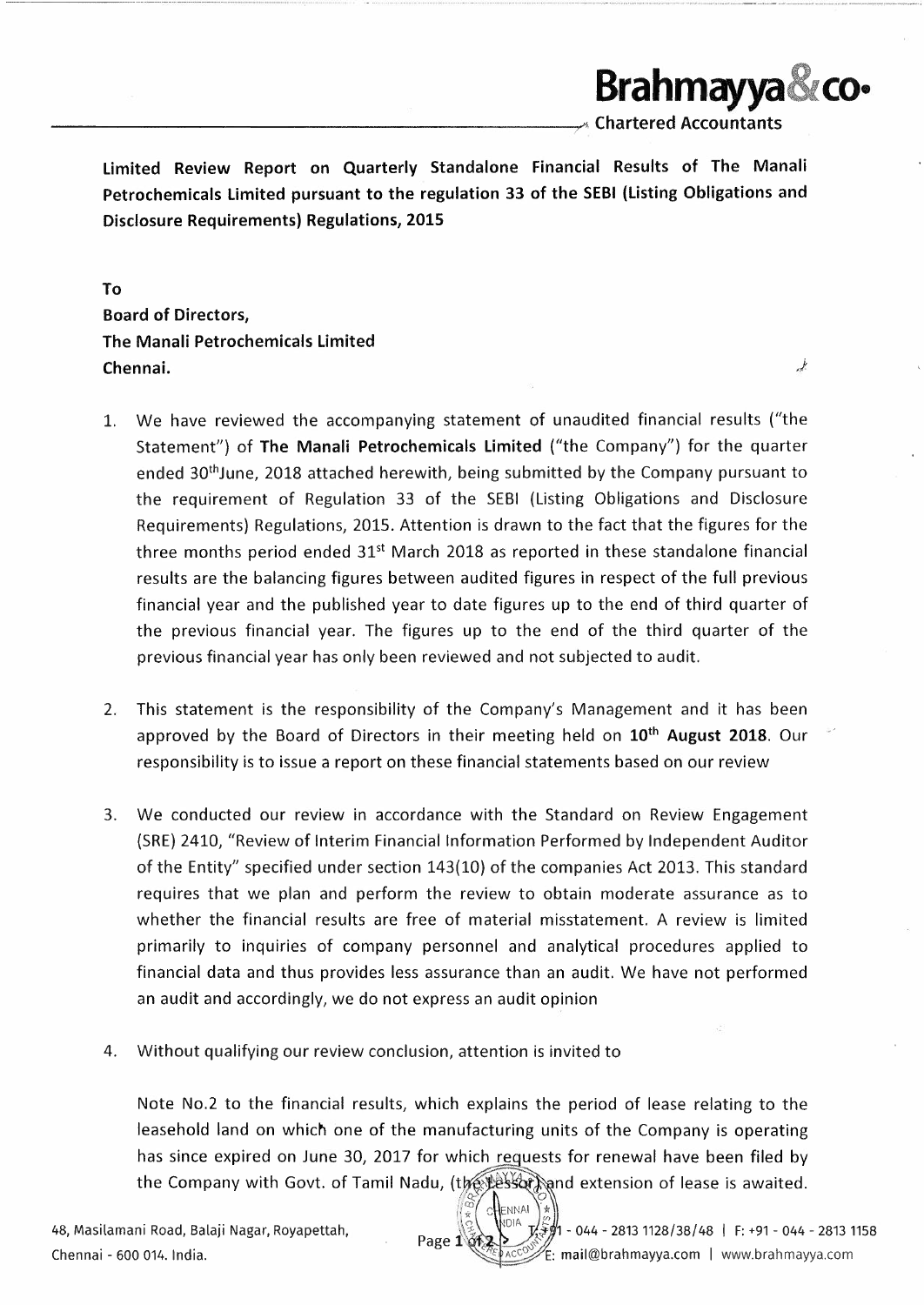

Pending renewal of lease, no adjustments have been made in the financial results for the quarter for any potential impact of non-renewal of land lease which is unascertainable at this point of time. Further the management is confident of obtaining the renewal of lease of land.

5. Based on our review conducted as above, nothing has come to our attention that causes us to believe that the accompanying statement of unaudited financial results prepared in accordance with applicable accounting standards i.e. Ind AS prescribed under section 133 of the Companies Act, 2013 and other recognized accounting practices and policies has not disclosed the information required to be disclosed in terms of Regulation 33 of the SEBI (Listing Obligations and Disclosure Requirements) Regulations, 2015, including the manner in which it is to be disclosed, or that it contains any material misstatement.

Place : Chennai Date : August 10, 2018 **For Brahmayya& Co., Chartered Accountants** 

Firm Registration No. 000511S CHF **N** Stikrishna

Partner Membership No. 026575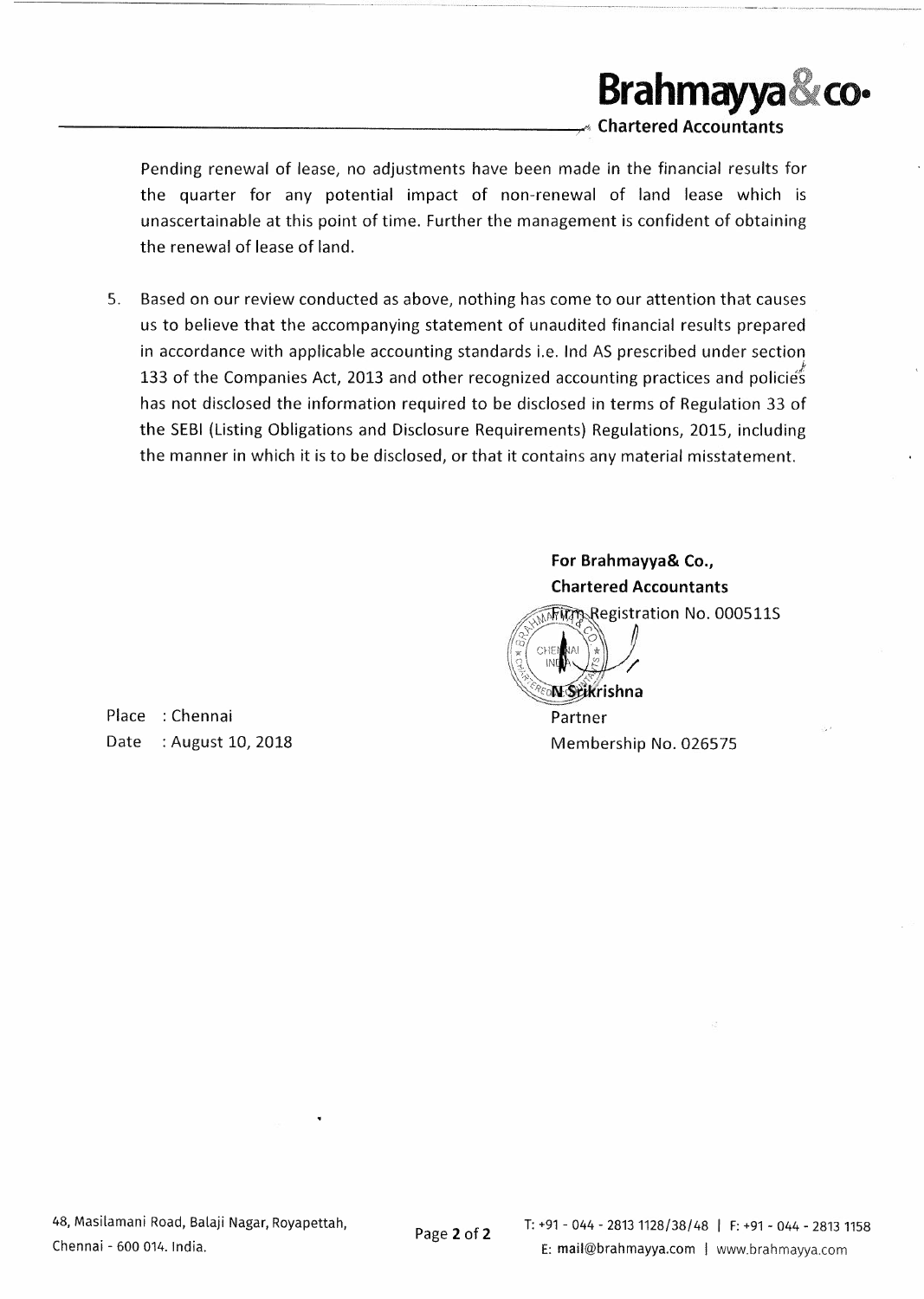MANALI PETROCHEMICALS LIMITED

Registered Office: SPIC HOUSE, 88, Mount Road, Guindy, Chennai - 600 032 Telefax: 044-2235 1098 E-mail: companysecretary@manalipetro.com

Website: www.manalipetro.com<br>Corporate Identity Number : L24294TN1986PLC013087

| Statement of Standalone Unaudited Financial Results for the Quarter ended 30.06.2018               |            |                             |                   | [Rs. in Lakh]    |
|----------------------------------------------------------------------------------------------------|------------|-----------------------------|-------------------|------------------|
| Particulars                                                                                        | Unaudited  | ဂ<br>(Refer Note<br>Audited | Unaudited         | Audited          |
|                                                                                                    |            | 3 months ended              |                   | Year ended       |
|                                                                                                    | 30-06-2018 | 31-03-2018                  | 30-06-2017        | 31-03-2018       |
| Revenue from Operations (Refer Note 3)                                                             | 17,717.06  | 18,993.24                   | 16,296.4          | 66,290.48        |
| Other Income<br>$\overline{\mathbf{N}}$                                                            | 96.27      | 59.01                       | 25.48             | 166.57           |
| Total Revenues (1+2)<br>.<br>೧                                                                     | 17,813.33  | 19,052.25                   | 16,321.89         | 66,457.05        |
| Expenses<br>4                                                                                      |            |                             |                   |                  |
| Cost of raw materials and packing materials consumed                                               | 11,005.99  | 10,354.89                   | 10,993.69         | 40,745.05        |
| and stock-in-trade<br>ess<br>Changes in inventories of finished goods, work-in-progr               | (328.67)   | 844.96                      | (345.88)          | 1,429.14         |
| Excise Duty on Sales                                                                               |            |                             | $\sqrt{1,757.97}$ | 1,757.97         |
| Power & Fuel                                                                                       | 1,980.93   | 1,604.80                    | 1,568.54          | 6,160.66         |
| Employee benefits expense                                                                          | 640.62     | 384.97                      | 588.72            | 2,197.12         |
| Finance costs                                                                                      | 38.78      | 60.61                       | 73.13             | 281.60<br>824.74 |
| Depreciation                                                                                       | 246.02     | 231.98                      | 193.39            |                  |
| Other expenses                                                                                     | 1,758.89   | 1,451.72                    | 1,179.73          | 4,675.82         |
| <b>Total Expenses</b>                                                                              | 15,342.56  | 14,933.93                   | 16,009.29         | 58,072.10        |
| 5. Profit Before Tax (3-4)                                                                         | 2,470.77   | 4,118.32                    | 312.60            | 8,384.95         |
| Tax Expense<br>$\overline{6}$                                                                      |            |                             |                   |                  |
| Current tax expense                                                                                | 637.27     | 992.49                      | 75.12             | 2,110.00         |
| Deferred tax                                                                                       | 237.97     | 462.11                      | 23.76             | 787.93           |
| Net tax expense                                                                                    | 875.24     | 1,454.60                    | 98.88             | 2,897.93         |
| 7. Profit for the Period (5-6)                                                                     | ,595.53    | 2,663.72                    | 213.72            | 5,487.02         |
| Other Comprehensive Income<br>ထ                                                                    |            |                             |                   |                  |
| Items that will not be classified to profit or loss                                                |            |                             |                   |                  |
| Changes in Fair Value of Equity Investments                                                        | (0.16)     | (0.52)                      | (0.04)            | (0.17)           |
| Remeasurement Cost of net defined benefits                                                         | 61.67      | (33.38)                     |                   | (33.38)          |
| 9. Total Comprehensive Income                                                                      | 1.657.04   | 2,629.82                    | 213.68            | 5,453.47         |
| 8. Paid-up equity share capital (Face value of Rs.5/- each)                                        | 8,603.47   | 8,603.47                    | 8,603.47          | 8,603.47         |
| e Sheet of previous<br>9. Reserves excluding Revaluation Reserves as per Balanc<br>accounting Year |            |                             |                   | 30,003.03        |
| (Not annualised)<br>10. Earnings Per Share of Rs. 5/- each (Basic and Diluted)                     | 0.96       | 1.53                        | 0.12              | 3.17             |
|                                                                                                    |            |                             |                   |                  |





Þ